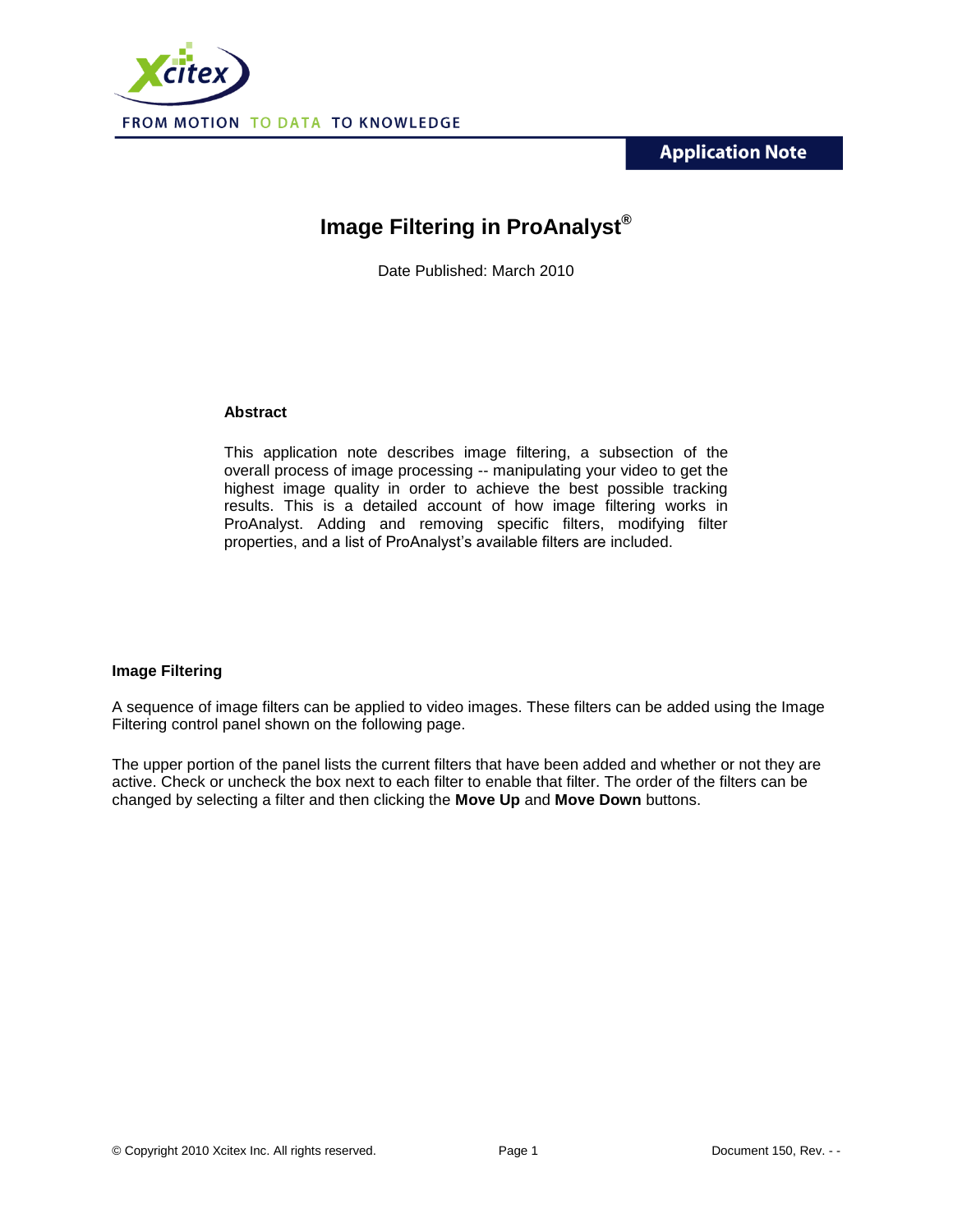| Load                               | Save                    |                                                                          |   |
|------------------------------------|-------------------------|--------------------------------------------------------------------------|---|
| Image Filter List                  |                         |                                                                          |   |
| Add                                | Remove                  | Clear                                                                    |   |
|                                    |                         | Convolve: Edge Detector (5x                                              | a |
|                                    | Common: Despeckle       | Convolve: Smoothing (5x5 G                                               |   |
|                                    |                         |                                                                          |   |
| Move Up                            |                         | Move Down                                                                |   |
| Filter Class: Common               |                         |                                                                          |   |
|                                    |                         |                                                                          |   |
| Filter Type: Despeckle             |                         |                                                                          |   |
| Filter Information<br>Description: |                         |                                                                          |   |
|                                    | above (-) a threshold.  | Remove small clusters of pixels below<br>a minimum size and below [+] or |   |
|                                    |                         |                                                                          |   |
|                                    | Mininum # $Pixels = 10$ | Threshold = $128$ , Connectivity = $8$                                   |   |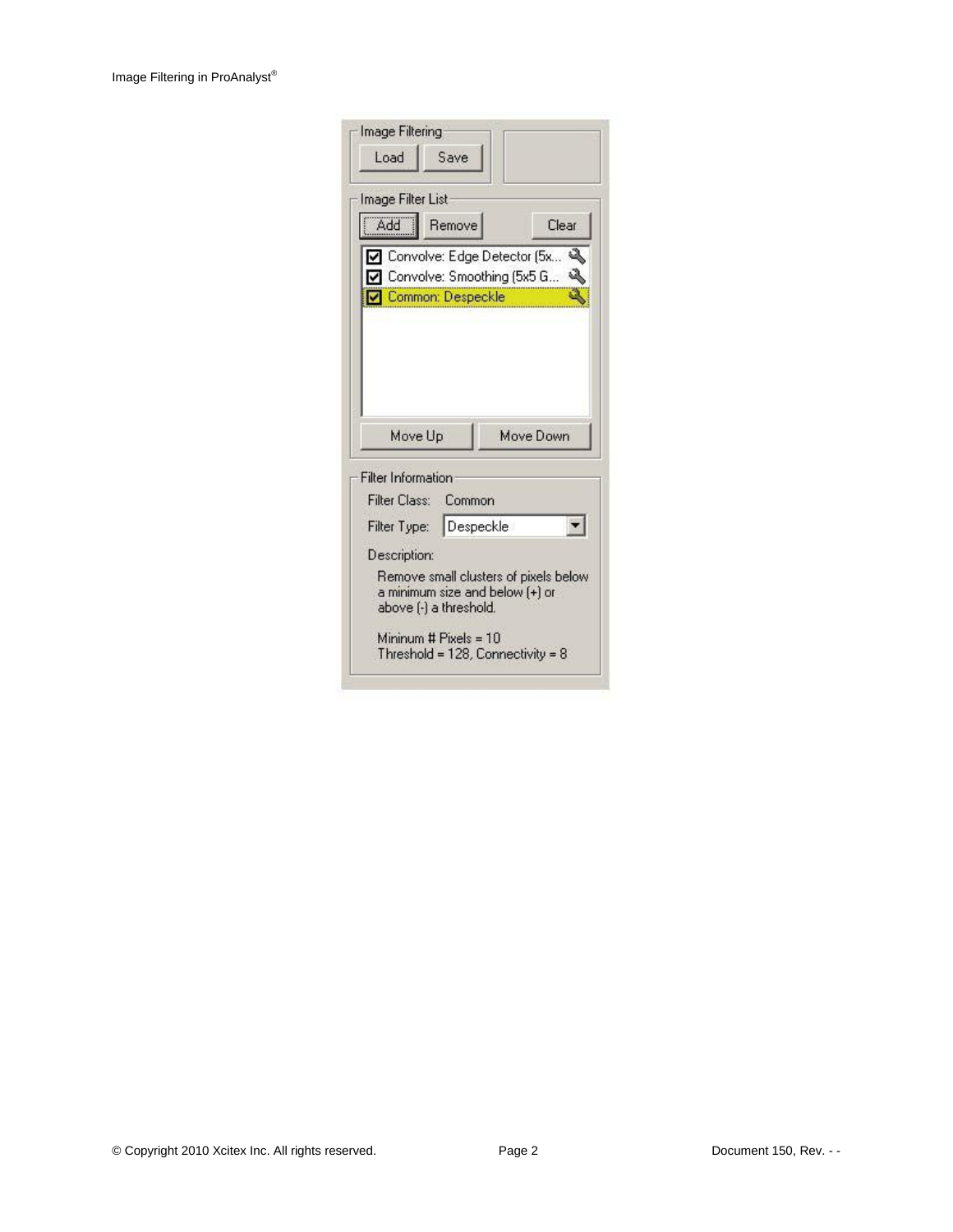## **Adding and Removing Filters**

New filters can be added by clicking the **Add** button. New filters are always added to the end of the sequence. Use the **Move Up** and **Move Down** buttons to change the order of the sequence. When you click the Add button, the Add Filter dialog will appear.

| <b>Select Filters to Add</b>                                                                                                                                                                         |  |
|------------------------------------------------------------------------------------------------------------------------------------------------------------------------------------------------------|--|
| म⊹ Arithmetic<br>मे⊹ Common<br>मे⊹ Convolve<br>⊞- Histogram<br>ਜੋ⊹ LUT<br>由 Morphology<br>⊟- Neighborhood<br>— ∏ Median<br>□ Color Median<br>$\Box$ Maximum<br>$\Box$ Minimum<br>MAverage<br>⊞⊹ Lens |  |
| 0K<br>Cancel                                                                                                                                                                                         |  |

Select the Filter Class and the Filter Type of the filter that you wish to add. Filters can be removed by selecting a filter in the list and then clicking the **Remove** button. To remove all filters, click the **Clear** button located at the bottom of the control panel.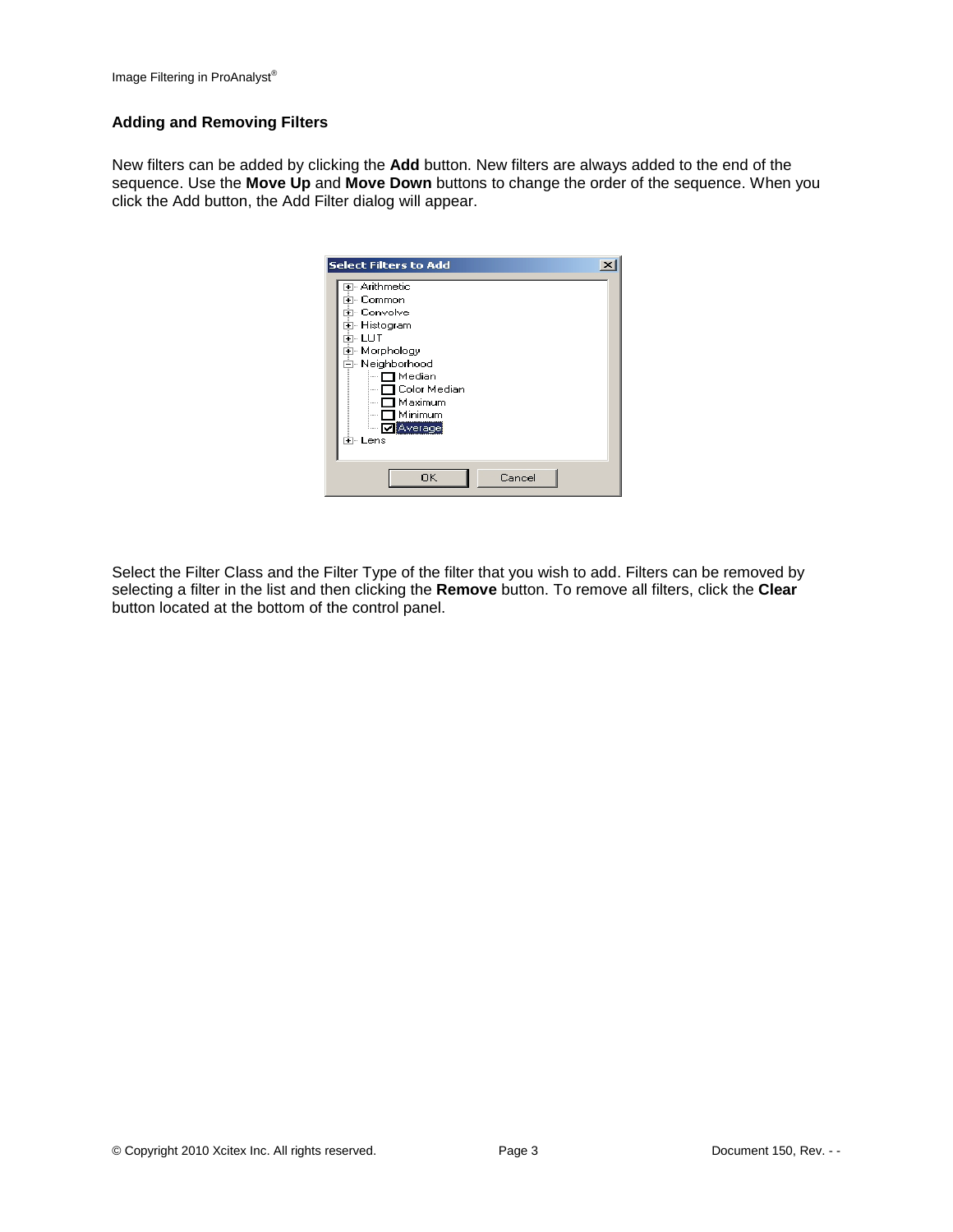#### **Modifying Filter Properties**

After a filter has been added, you cannot change the Filter Class, but you can change the Filter Type To change the Filter Class, remove the filter and add a new filter of the correct class. To change the Filter Type, click on the filter in the list and select a new Filter Type from the drop-down box in the lower portion of the control panel.

Some filters have editable properties and others do not. When you double-click on a filter in the list that has editable properties or click on the **Wrench** icon in the list, these properties will be displayed in a separate pop-up dialog window.

| <b>Filter Settings</b> | ×           |
|------------------------|-------------|
| Filter: Despeckle      |             |
| Properties:            |             |
| Minimum # Pixels       | 10          |
| Threshold (+,- cutoff) | 128         |
| Connectivity (4 or 8)  | 18          |
|                        |             |
|                        |             |
|                        |             |
| Preview                |             |
| Enable Preview         | Auto Update |
|                        |             |
|                        |             |
|                        |             |
|                        |             |
|                        |             |
|                        |             |
|                        |             |
| ÖΚ<br>Cancel           | Apply       |
|                        |             |

Edit the properties and then click **Apply** for the changes to take effect.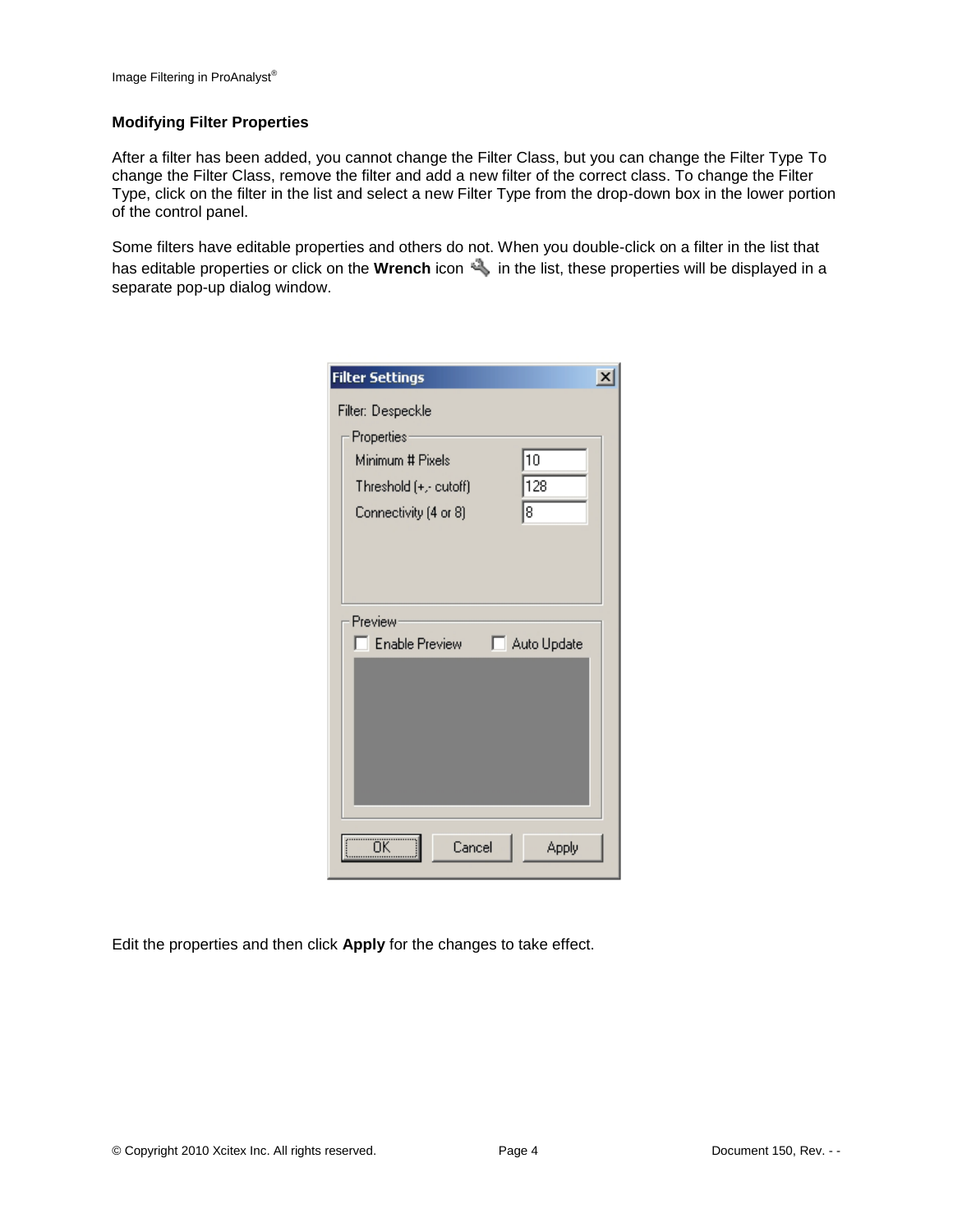#### **Enabling Preview**

A preview option is available to help in tuning the filter properties. To enable the preview, check the **Enable Preview** checkbox in the lower portion of the pop-up dialog window.

| <b>Filter Settings</b>  | $\overline{\mathbf{x}}$ |
|-------------------------|-------------------------|
| Filter: Despeckle       |                         |
| Properties              |                         |
| Minimum # Pixels        | 5                       |
| Threshold (+,- cutoff)  | 128                     |
| Connectivity (4 or 8)   | 18                      |
|                         |                         |
|                         |                         |
|                         |                         |
| Preview                 |                         |
| <b>▽</b> Enable Preview | <b>▽</b> Auto Update    |
|                         |                         |
|                         |                         |
|                         |                         |
|                         |                         |
|                         |                         |
|                         |                         |
|                         |                         |
| OΚ<br>Cancel            | Apply                   |

The portion of the video that is displayed in the preview region can be adjusted by clicking and dragging within the preview area.

The preview area will display the processed video with all filters applied up to and including the current filter. The filters in the filter list after the current selected filter are not applied to the image displayed in the preview area.

If the Auto Update checkbox is selected, then the parameters entered into the upper portion of the dialog will be automatically applied to the current filter for the preview image without having to be applied. If Auto Update is not checked, You must click the Apply button in order to see the effect of any parameter changes.

*Note: A set of filters can be saved to a file. This file can then be reloaded for another video or multiple sets of filters can be defined for a single video. To save or load image processing settings, use the Save and Load buttons at the top of the control panel.*

*Note: Image filters and settings are saved to files with the .imp extension.*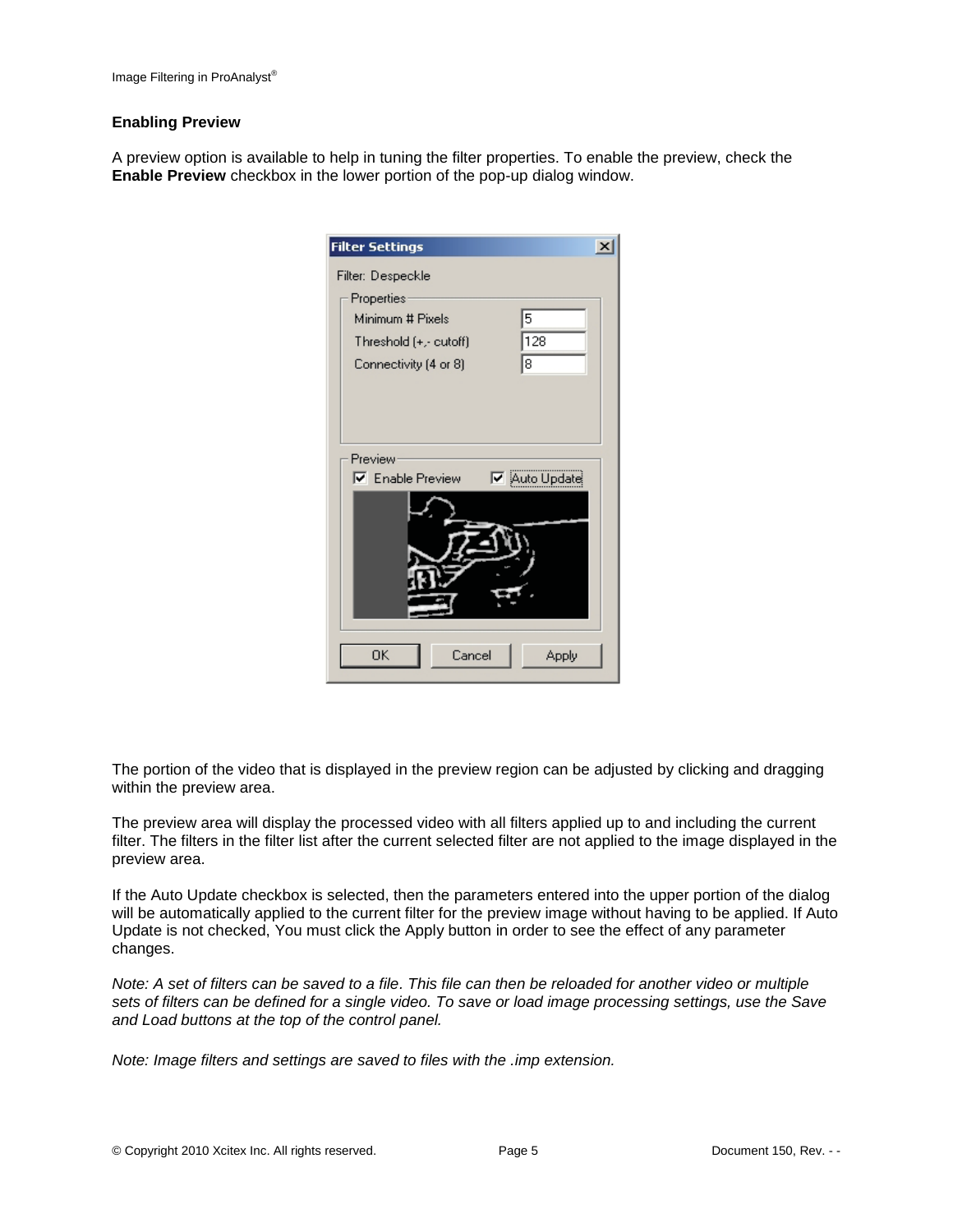## **List of Available Filters**

The filters listed on the following pages are available with ProAnalyst.

| Addition/Subtraction    | Adds or subtracts a specified parameter value from all pixels in the image. Use positive values to add and negative values to<br>subtract. |
|-------------------------|--------------------------------------------------------------------------------------------------------------------------------------------|
| Pre-Subtraction         | Subtracts all pixels in the image from a specified parameter value. Parameter value should be positive.                                    |
| Multiplication          | Multiplies all pixel values with a specified parameter value.                                                                              |
| Multiplication (Scaled) | Multiples all pixel values with a specified parameter value with scaling, so that the maximum value is limited to 255.                     |
| Square                  | Squares each pixel in the image.                                                                                                           |
| Left Bit Shift          | Performs a left bit shift (<<) operation on all pixels in the image. Shifts by a specified number of bits.                                 |
| Right Bit Shift         | Performs a right bit shift $(\gg)$ operation on all pixels in the image. Shifts by a specified number of bits.                             |
| Logical NOT             | Performs a logical NOT $(\sim)$ operation on all pixels in the image.                                                                      |
| Logical AND             | Performs a logical $AND(\&)$ operation with a specified parameter value for all pixels in the image.                                       |
| Logical OR              | Performs a logical OR () operation with a specified parameter value for all pixels in the image.                                           |
| Logical XOR             | Performs a logical XOR ( $\land$ ) operation with a specified parameter value for all pixels in the image.                                 |

**Arithmetic** -- Perform basic arithmetic operations on all pixels in the image.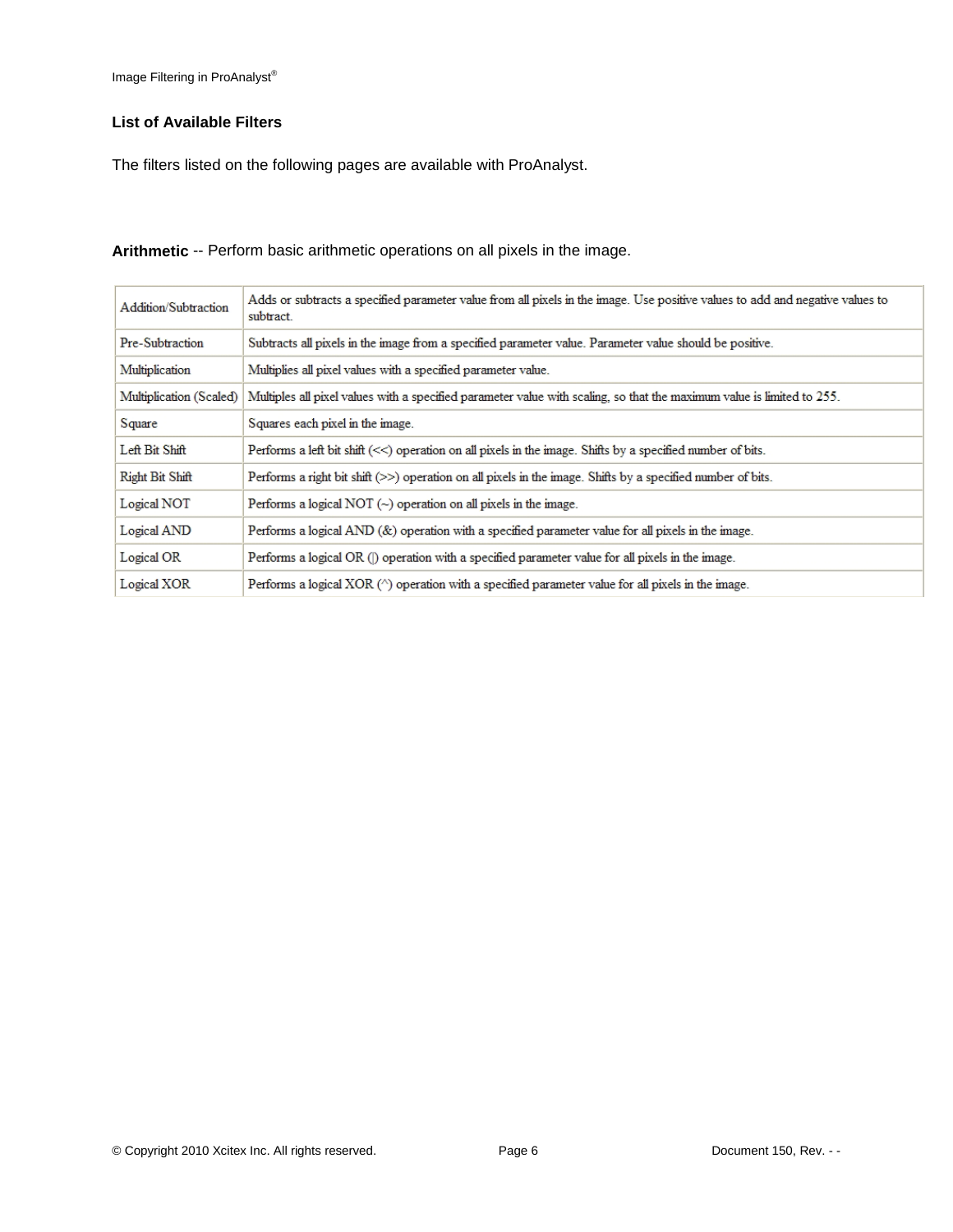# **Common** -- Common image operations such as thresholding and despeckling

| Threshold<br>Performs a threshold operation on the image. All image pixels below the threshold will be set to black (0). All image pixels above the<br>threshold will be set to white (255).<br>(Binary)<br>Threshold<br>Performs a threshold operation on the image. All image pixels below the threshold will be set to black (0). All image pixels above the<br>threshold will be set to the original image value.<br>(Mask)<br>Removes speckles in the image beneath a given size and threshold. The image is first thresholded using a fixed grayscale parameter<br>value. Then all speckles beneath a given size are removed. Speckle size is computed assuming four point connectivity or eight point<br>Despeckle<br>connectivity. Four point connectivity means that only points to the left, right, top, and bottom will be considered connected to a given<br>pixel. Eight point connectivity also includes the diagonal upper-left, upper-right, lower-left, and lower-right pixels.<br>Zero Border<br>Sets all pixel values to zero near the left, right, top, and bottom borders.<br>Computes the difference in pixels from the previous frame to the current frame. Only one of these filters may be active at a time. If<br>multiple are added, only the first one will be enabled. The single option to this filter controls the style of differencing that is computed. If<br>Frame<br>the style is 0, then the absolute difference between frames is computed. If the style is -1, then the current frame A is subtracted from<br><b>Difference</b><br>the previous frame B, with only positive values displayed. If the style is 1, then the previous frame B is subtracted from the current<br>frame A, with only positive values displayed.<br>Produces images that are a combination of all previously displayed images by performing a logical OR operation with every new frame.<br><b>Strobe Effect</b><br>To reset the combined image, disable and reenable the filter by clicking on the check box next to this filter in the filter list. Only one of<br>these filters may be active at a time. If multiple are added, only the first one will be enabled.<br>Flip Horizontal<br>Flip the image horizontally.<br>Flip Vertical<br>Flip the image vertically.<br>Flip Both<br>Flip the image horizontally and vertically. This is equivalent to rotating the image 180 degrees.<br>(Rotate 180) |  |
|-----------------------------------------------------------------------------------------------------------------------------------------------------------------------------------------------------------------------------------------------------------------------------------------------------------------------------------------------------------------------------------------------------------------------------------------------------------------------------------------------------------------------------------------------------------------------------------------------------------------------------------------------------------------------------------------------------------------------------------------------------------------------------------------------------------------------------------------------------------------------------------------------------------------------------------------------------------------------------------------------------------------------------------------------------------------------------------------------------------------------------------------------------------------------------------------------------------------------------------------------------------------------------------------------------------------------------------------------------------------------------------------------------------------------------------------------------------------------------------------------------------------------------------------------------------------------------------------------------------------------------------------------------------------------------------------------------------------------------------------------------------------------------------------------------------------------------------------------------------------------------------------------------------------------------------------------------------------------------------------------------------------------------------------------------------------------------------------------------------------------------------------------------------------------------------------------------------------------------------------------------------------------------------------------------------------------------------------------------------------------------------------------------------------------------|--|
|                                                                                                                                                                                                                                                                                                                                                                                                                                                                                                                                                                                                                                                                                                                                                                                                                                                                                                                                                                                                                                                                                                                                                                                                                                                                                                                                                                                                                                                                                                                                                                                                                                                                                                                                                                                                                                                                                                                                                                                                                                                                                                                                                                                                                                                                                                                                                                                                                             |  |
|                                                                                                                                                                                                                                                                                                                                                                                                                                                                                                                                                                                                                                                                                                                                                                                                                                                                                                                                                                                                                                                                                                                                                                                                                                                                                                                                                                                                                                                                                                                                                                                                                                                                                                                                                                                                                                                                                                                                                                                                                                                                                                                                                                                                                                                                                                                                                                                                                             |  |
|                                                                                                                                                                                                                                                                                                                                                                                                                                                                                                                                                                                                                                                                                                                                                                                                                                                                                                                                                                                                                                                                                                                                                                                                                                                                                                                                                                                                                                                                                                                                                                                                                                                                                                                                                                                                                                                                                                                                                                                                                                                                                                                                                                                                                                                                                                                                                                                                                             |  |
|                                                                                                                                                                                                                                                                                                                                                                                                                                                                                                                                                                                                                                                                                                                                                                                                                                                                                                                                                                                                                                                                                                                                                                                                                                                                                                                                                                                                                                                                                                                                                                                                                                                                                                                                                                                                                                                                                                                                                                                                                                                                                                                                                                                                                                                                                                                                                                                                                             |  |
|                                                                                                                                                                                                                                                                                                                                                                                                                                                                                                                                                                                                                                                                                                                                                                                                                                                                                                                                                                                                                                                                                                                                                                                                                                                                                                                                                                                                                                                                                                                                                                                                                                                                                                                                                                                                                                                                                                                                                                                                                                                                                                                                                                                                                                                                                                                                                                                                                             |  |
|                                                                                                                                                                                                                                                                                                                                                                                                                                                                                                                                                                                                                                                                                                                                                                                                                                                                                                                                                                                                                                                                                                                                                                                                                                                                                                                                                                                                                                                                                                                                                                                                                                                                                                                                                                                                                                                                                                                                                                                                                                                                                                                                                                                                                                                                                                                                                                                                                             |  |
|                                                                                                                                                                                                                                                                                                                                                                                                                                                                                                                                                                                                                                                                                                                                                                                                                                                                                                                                                                                                                                                                                                                                                                                                                                                                                                                                                                                                                                                                                                                                                                                                                                                                                                                                                                                                                                                                                                                                                                                                                                                                                                                                                                                                                                                                                                                                                                                                                             |  |
|                                                                                                                                                                                                                                                                                                                                                                                                                                                                                                                                                                                                                                                                                                                                                                                                                                                                                                                                                                                                                                                                                                                                                                                                                                                                                                                                                                                                                                                                                                                                                                                                                                                                                                                                                                                                                                                                                                                                                                                                                                                                                                                                                                                                                                                                                                                                                                                                                             |  |
|                                                                                                                                                                                                                                                                                                                                                                                                                                                                                                                                                                                                                                                                                                                                                                                                                                                                                                                                                                                                                                                                                                                                                                                                                                                                                                                                                                                                                                                                                                                                                                                                                                                                                                                                                                                                                                                                                                                                                                                                                                                                                                                                                                                                                                                                                                                                                                                                                             |  |
| Zero Region<br>Sets all pixel values to zero within the rectangular region defined by the left, right, top, and bottom values.                                                                                                                                                                                                                                                                                                                                                                                                                                                                                                                                                                                                                                                                                                                                                                                                                                                                                                                                                                                                                                                                                                                                                                                                                                                                                                                                                                                                                                                                                                                                                                                                                                                                                                                                                                                                                                                                                                                                                                                                                                                                                                                                                                                                                                                                                              |  |

| Local<br>Background<br>Removal                | Performs approximate background removal by using local averaging.                                                                                                                                                                                                                                                                                                                                                                               |
|-----------------------------------------------|-------------------------------------------------------------------------------------------------------------------------------------------------------------------------------------------------------------------------------------------------------------------------------------------------------------------------------------------------------------------------------------------------------------------------------------------------|
| Alpha Blending                                | Blends each displayed image with the previously displayed images using the alpha value specified. The alpha value should be between<br>1 and 255. A value of 1 will keep the original frame, ignoring all new frames. A value of 255 will always show the new frame, ignoring<br>all previous frames. The type controls how the images are blended. (More information on type is pending. It is recommended you use<br>the default value of 3.) |
| <b>Initial Frame</b><br>Background<br>Removal | Performs approximate background removal by checking for differences above a specified threshold from the first frame of video. If a<br>pixel value is above the specified threshold, it is displayed normally. If a pixel value is below the specified threshold, it is displayed as<br>black.                                                                                                                                                  |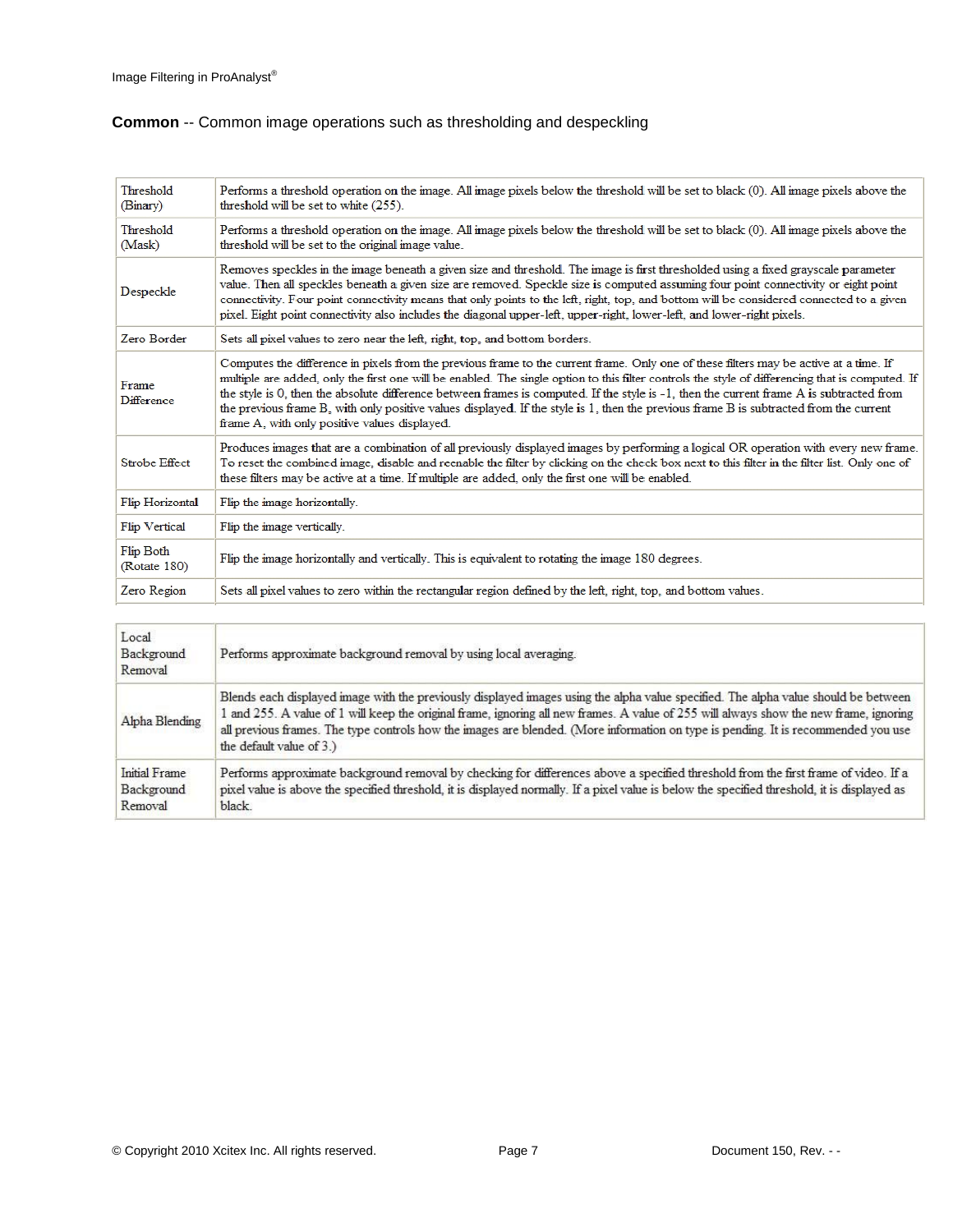**Convolve** -- Convolution of the image with fixed convolution filters. The actual filter coefficients are provided at the end of the descriptions, each row is separated by a semicolon.

| Vertical Edges (3x3 Prewitt)                  | Convolves the image with a vertical Prewitt gradient filter to find vertical edges. [-101; -101; -101]                                                                                                                                              |
|-----------------------------------------------|-----------------------------------------------------------------------------------------------------------------------------------------------------------------------------------------------------------------------------------------------------|
| Horizontal Edges (3x3<br>Prewitt)             | Convolves the image with a horizontal Prewitt gradient filter to find horizontal edges. $[1\ 1\ 1\ 1\ 0\ 0\ 0\ -1\ -1\ 1]$                                                                                                                          |
| Vertical Edges (3x3 Sobel)                    | Convolves the image with a vertical Sobel gradient filter to find vertical edges. $\lceil -1 \ 0 \ -1 \rceil$ = 2 0 2 ; -1 0 1 ]                                                                                                                    |
| Horizontal Edges (3x3<br>Sobel)               | Convolves the image with a horizontal Sobel gradient filter to find horizontal edges. [121; 000; -12-1]                                                                                                                                             |
| Edge Detector $(3x3)$<br>Laplacian High Pass) | Convolves the image with a Laplacian high-pass filter to find edges. [-1-1-1; -18-1; -1-1-1]                                                                                                                                                        |
| Edge Detector (5x5<br>Laplacian High Pass)    | Convolves the image with a Laplacian high-pass filter to find edges. $[-1 \cdot 3 \cdot 4 \cdot 3 \cdot 1]$ ; $-3 \cdot 0 \cdot 6 \cdot 0 \cdot 3$ ; $-4 \cdot 6 \cdot 20 \cdot 6 \cdot 4$ ; $-3 \cdot 0 \cdot 6 \cdot 0$<br>$-3: -1 -3 -4 -3 -1$ ] |
| Smoothing (3x3 Gaussian)                      | Convolves the image with a Gaussian low-pass filter to smooth the image. $\lceil 1 \cdot 2 \cdot 1 \cdot 2 \cdot 2 \cdot 1 \rceil / 16$                                                                                                             |
| Smoothing (5x5 Gaussian)                      | Convolves the image with a Gaussian low-pass filter to smooth the image. [271272; 73152317; 12521275212;<br>73152317; 271272]/571                                                                                                                   |
| Edge Detector (3x3 Center<br>High Pass)       | Convolves the image with a basic high-pass filter to find edges. Equivalent to the Laplacian (3x3). [-1-1-1; -18-1; -1<br>$-1 - 1$ ]                                                                                                                |
| Edge Detector (5x5 Center<br>High Pass)       | $-1$ $-1$ $-1$ $-1$ $-1$ $-1$ $-1$ $-1$                                                                                                                                                                                                             |
| Sharpening $(3x3$ Center)                     | Convolves the image with a basic sharpening filter to sharpen the image. $\lceil -1 \rceil -1 \rceil -1 \rceil -1 \rceil -1 \rceil -1 \rceil -1 \rceil \rceil 8$                                                                                    |
| <b>Checker Corner Detector</b>                | Convolves with two filters to locate corners of checkerboard patterns, one filter to locate black-white, white-black<br>checkerboards and the second to locate white-black, black-white checkerboards.                                              |

**Histogram** -- Many of the following operations require a range to be specified as a parameter to the filter. A range is specified by three RGB center values and three RGB ranges. A pixel value is inside the range if it is within  $R +$ /- d $R$ ,  $G +$ /- d $G$ , and  $B +$ /- d $B$ , where d $R$ , d $G$ , d $B$  are the RGB ranges.

| Color Select          | Selects pixels in the image that are within a specified color range. If a pixel is outside the range, the output pixel is set to black (0). If a         |
|-----------------------|----------------------------------------------------------------------------------------------------------------------------------------------------------|
| (Binary)              | pixel is within the range, the output pixel is set to white (255).                                                                                       |
| Color Select          | Selects pixels in the image that are within a specified color range. If a pixel is outside the range, the output pixel is set to black (0). If a         |
| (Mask)                | pixel is within the range, the output pixel is set to the original pixel value.                                                                          |
| <b>Inverse Select</b> | Selects pixels in the image that are outside a specified color range. If a pixel is outside the range, the output pixel is set to white (255).           |
| (Binary)              | If a pixel is within the range, the output pixel is set to black (0).                                                                                    |
| <b>Inverse Select</b> | Selects pixels in the image that are outside a specified color range. If a pixel is outside the range, the output pixel is set to the original           |
| (Mask)                | pixel value. If a pixel is within the range, the output pixel is set to black (0).                                                                       |
| Equalize              | Computes the histogram of the image and performs a remapping so that the resulting histogram attempts to equalize the occurrence of<br>each pixel value. |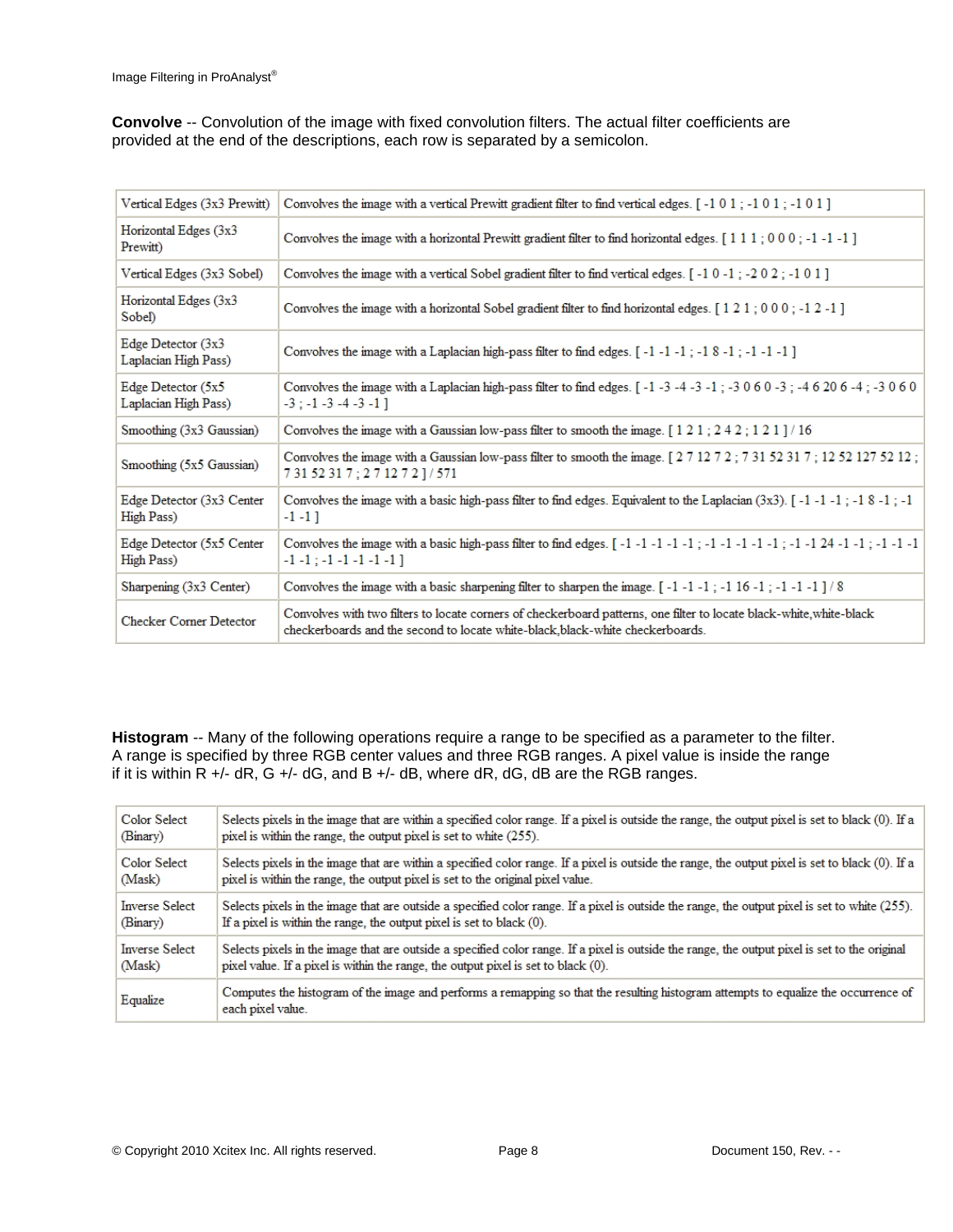| <b>Brightness</b> | Modify the brightness of the image. A single parameter value between -255 to +255 is used to adjust the brightness. Negative values will<br>make the image darker, positive values will make the image brighter.                                    |
|-------------------|-----------------------------------------------------------------------------------------------------------------------------------------------------------------------------------------------------------------------------------------------------|
| Contrast          | Modify the contrast of the image. A single parameter value between -255 to +255 is used to adjust the contrast. Negative values will<br>decrease the white-black difference, positive values will increase the white-black difference.              |
| Gamma<br>(x10)    | Modify the gamma of the image. A single parameter value between 0 to 100 is used to adjust the gamma. Values are 10x the conventional<br>values, for instance 20 would be a gamma of 2.0.                                                           |
| Nonlinear         | Applies an nonlinear (exponential/logarithmic) LUT to the image. A single parameter value between -255 to +255 is used to adjust the<br>nonlinear LUT. Negative values will apply an exponential LUT, positive values will apply a logarithmic LUT. |
| Reverse           | Reverses the image, making white black and black white.                                                                                                                                                                                             |

**LUT** -- The following operations are equivalent to the controls in the Image Processing panel.

**Morphology** -- Morphological operations can be used to grow or shrink regions or open and close regions. Each operation can be repeated a specified number of times.

| Make Thinner (Erode)                | Performs erosion on the input image. The output pixel is set to the minimum of the pixel values in a 3x3 area around each<br>input pixel.  |
|-------------------------------------|--------------------------------------------------------------------------------------------------------------------------------------------|
| Make Thicker (Dilate)               | Performs dilation on the input image. The output pixel is set to the maximum of the pixel values in a 3x3 area around each<br>input pixel. |
| <b>Break Connections</b><br>(Open)  | Performs the specified number of erosion operations followed by the specified number of dilation operations.                               |
| <b>Close Connections</b><br>(Close) | Performs the specified number of dilation operations followed by the specified number of erosion operations.                               |

**Neighborhood** -- A neighborhood is specified by providing width and height and anchor coordinates. The anchor specifies where the neighborhood is relative to the pixel of interest. For instance, for a 5x5 neighborhood to be centered on the pixel of interest, specify the anchor to be 3,3.

| Median  | Replaces each pixel in the output image with the median of pixels in the neighborhood of each pixel.                |
|---------|---------------------------------------------------------------------------------------------------------------------|
|         | Color Median   Replaces each pixel in the output image with the median of pixels in the neighborhood of each pixel. |
| Maximum | Replaces each pixel in the output image with the maximum of pixels in the neighborhood of each pixel.               |
| Minimum | Replaces each pixel in the output image with the minimum of pixels in the neighborhood of each pixel.               |
| Average | Replaces each pixel in the output image with the average of pixels in the neighborhood of each pixel.               |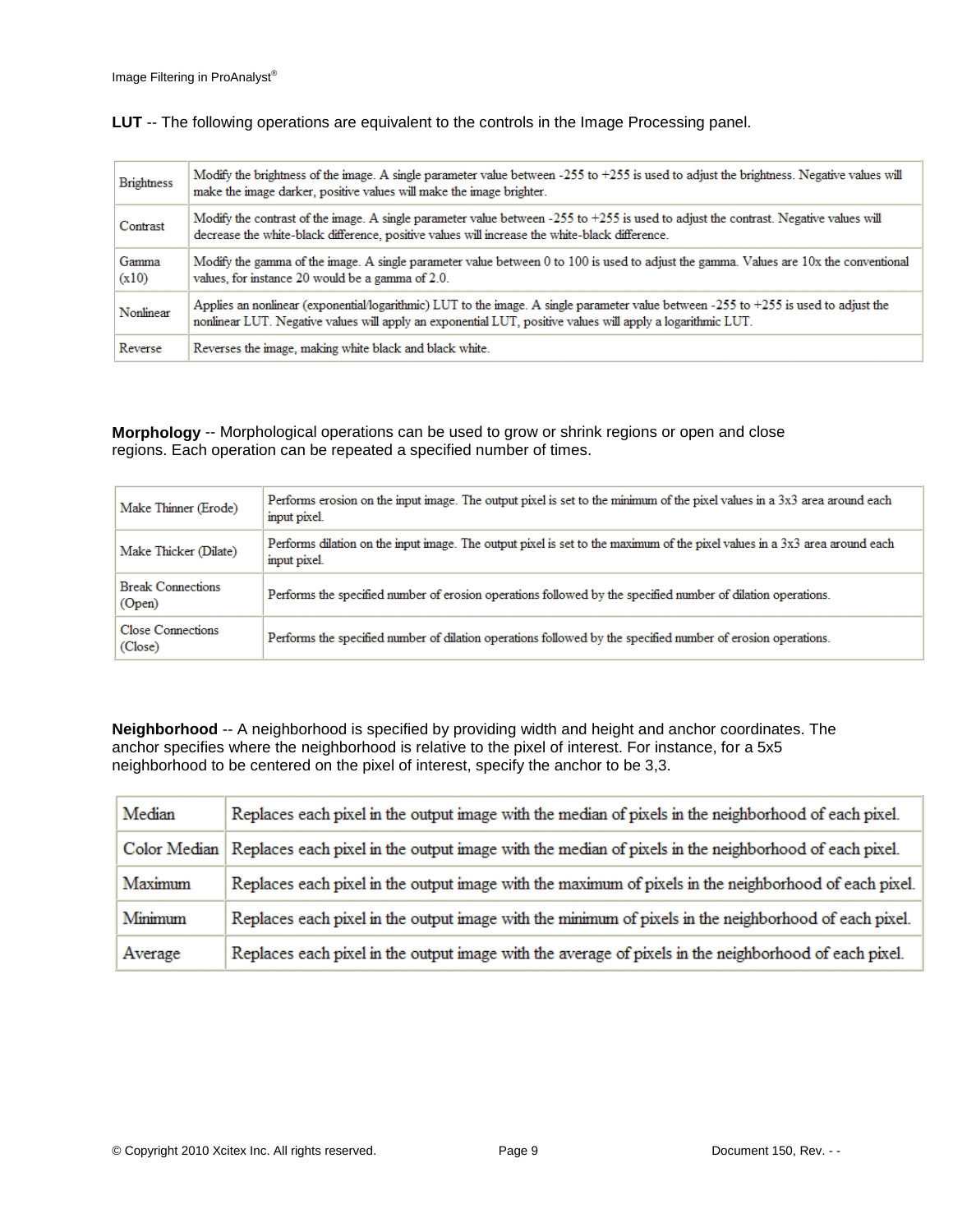**Lens** -- Lens filters perform operations that are related to lens artifacts, such as radial distortion.

| Radial     | Compensates for radial lens distortion. Use the Lens Distortion Calculation Tool to calculate suitable parameters (the section called |
|------------|---------------------------------------------------------------------------------------------------------------------------------------|
| Distortion | "Lens Distortion Calculation Tool").                                                                                                  |